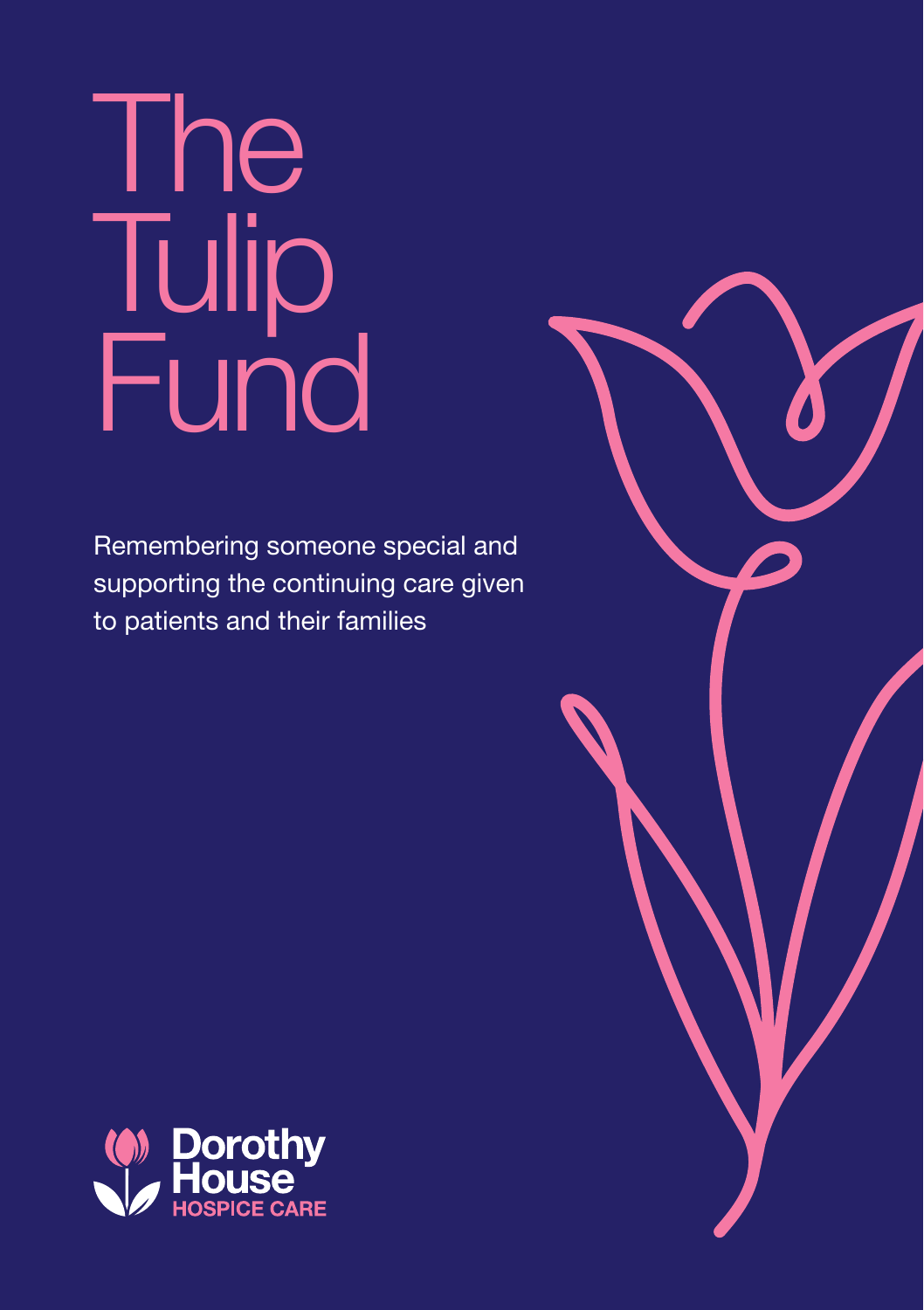# The **Tuli H**un

### About The Tulip Fund

Many of us find it helpful to have something positive to focus on to help us deal with grief and loss after the death of a loved one. Recognising this need, Dorothy House introduced The Tulip Fund as a way of remembering someone special and supporting the continuing care given to patients and their families.

A Tulip Fund is set up in the name of the person you wish to honour and remember. Friends, relatives and colleagues can make donations to the fund at any time. People may wish to make a single donation, a regular gift, arrange or participate in a fundraising event, or have a coin collecting box at home in memory of a loved one.

Anyone can set up a Tulip Fund but we would advise that it is done in agreement with, or in the knowledge of, the individual's family.

### What to do next

If you would like further information or have any questions about setting up a Tulip Fund, please contact the Dorothy House Fundraising Team.

When you are ready to set up a Tulip Fund, complete the form overleaf and return it by post to the address on the bottom of the form. (Alternatively, you can complete the form and return a scanned copy to us by email.)

On receipt, we will send you a confirmation letter and annually we will write to you with the up-to-date total raised.

Once your Tulip Fund is in place, the Dorothy House Fundraising Team will be on hand to give you plenty of support and advice about how to make it grow.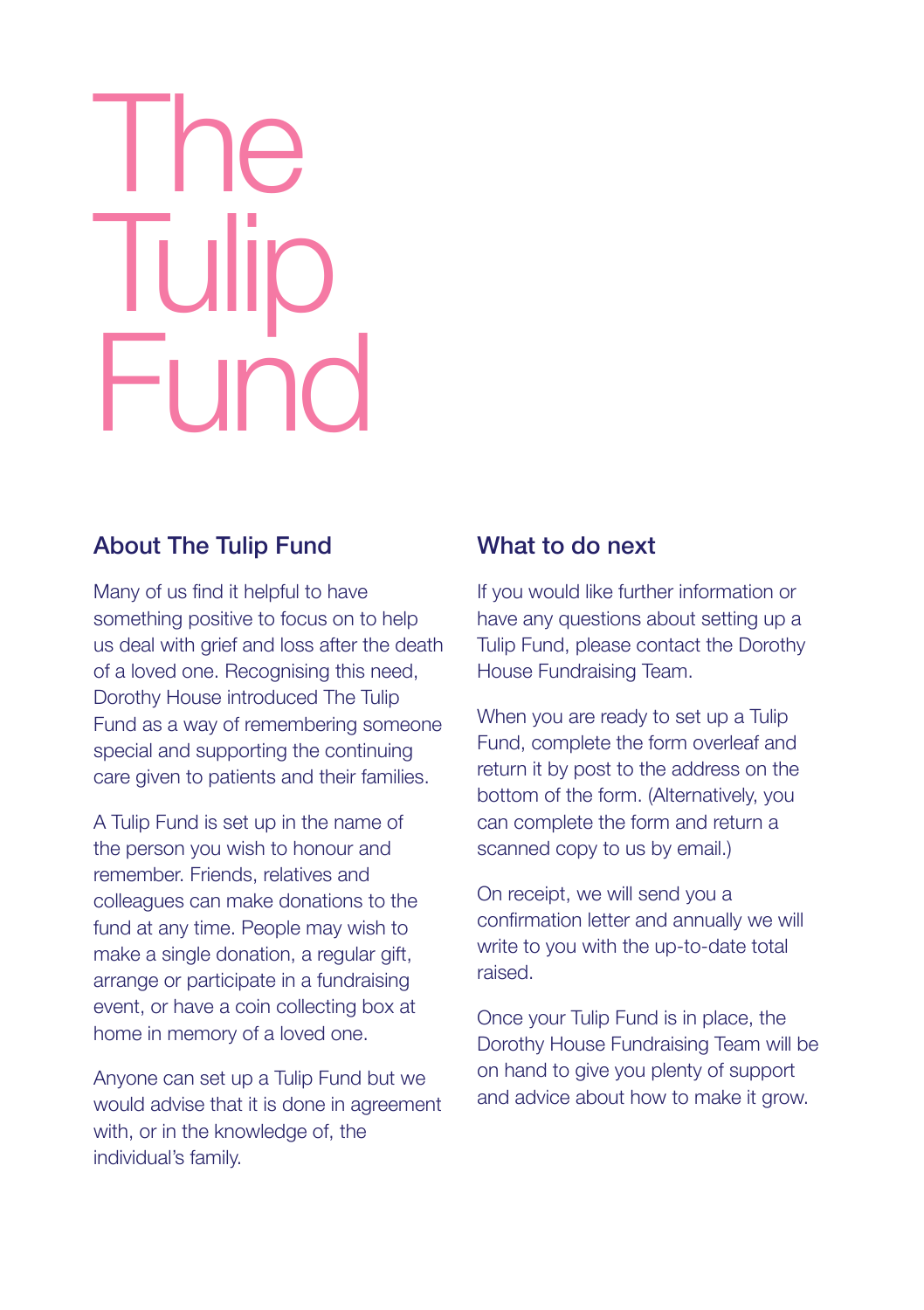## The Tulip Fund

| The person I want to remember is                    |           |  |          |  |  |
|-----------------------------------------------------|-----------|--|----------|--|--|
| <b>Title</b>                                        | Full name |  |          |  |  |
| Name as I would like it to appear on the Tulip Fund |           |  |          |  |  |
| (if different from the Full name above)             |           |  |          |  |  |
|                                                     |           |  |          |  |  |
| My relationship to this person                      |           |  |          |  |  |
|                                                     |           |  |          |  |  |
|                                                     |           |  |          |  |  |
| My details                                          |           |  |          |  |  |
| <b>Title</b>                                        | Full name |  |          |  |  |
| Home address                                        |           |  |          |  |  |
|                                                     |           |  |          |  |  |
|                                                     |           |  | Postcode |  |  |

| Telephone number |  |  |
|------------------|--|--|
| Email address    |  |  |

#### Protecting your personal data

Your support is vital to Dorothy House and we'd love to share our news, campaigns and events with you, as well as ways you could get involved and provide support.

If you do not wish to receive information by POST, please tick this box

Additionally, if you have provided your email address, please let us know if you are happy to receive this information by EMAIL. You can update communications preferences at dorothyhouse.org.uk/staying-in-touch-with-you/ or by phoning 01225 721 480. You can view our privacy statements at **dorothyhouse.org.uk/privacy/** 

|  | Email | Yes, |  | No |
|--|-------|------|--|----|
|--|-------|------|--|----|



#### Please return this form to

The Tulip Fund Administrator, Dorothy House Hospice Care Winsley, Bradford on Avon, BA15 2LE